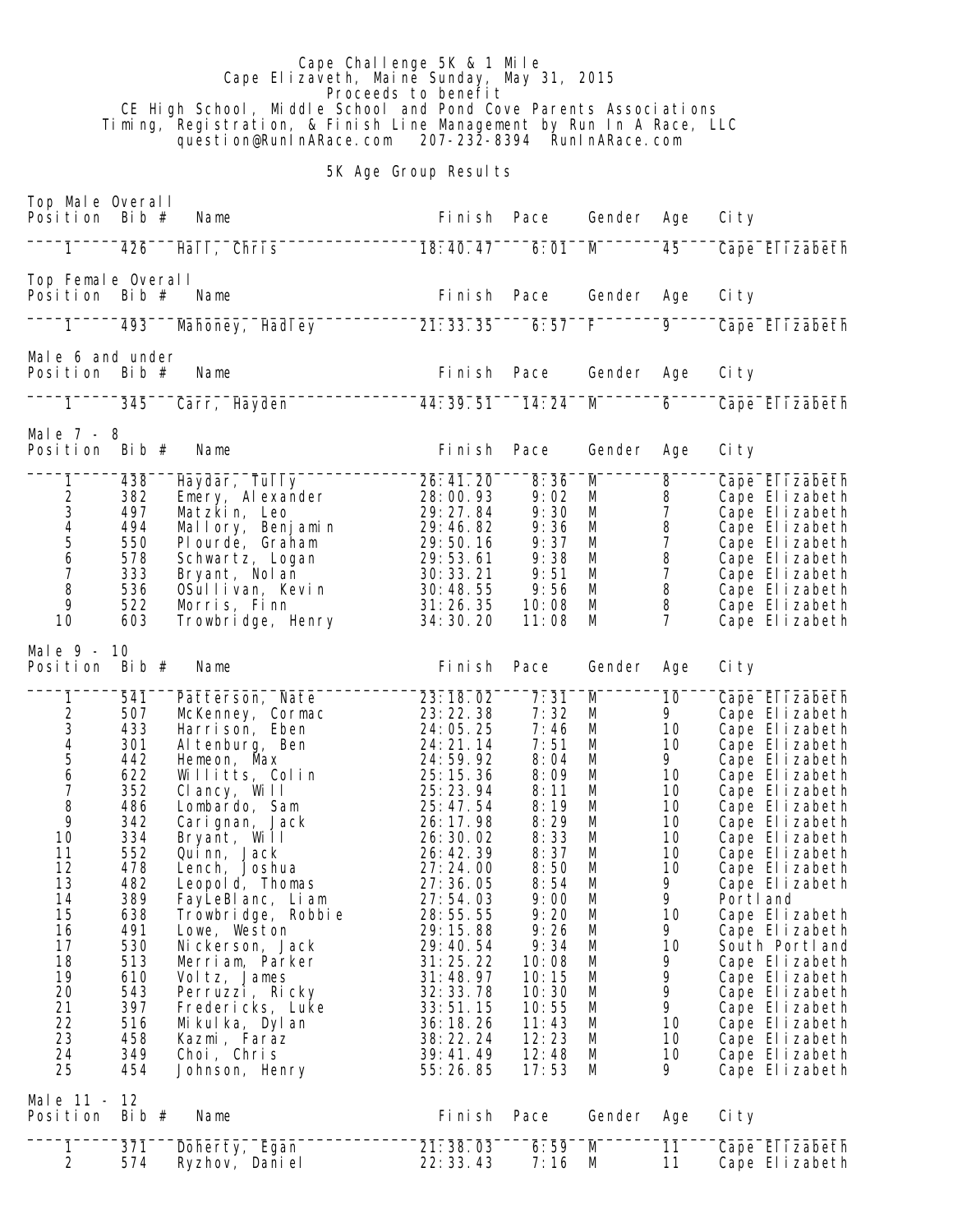| 3<br>$\overline{\mathbf{4}}$<br>5<br>6<br>7<br>8<br>9<br>10<br>11<br>12<br>13<br>14<br>15 | 462<br>303<br>617<br>368<br>421<br>509<br>434<br>311<br>476<br>377<br>650<br>555<br>394                                           | Kelley, Stewart<br>Altenburg, Will<br>Whitney, Charlie<br>Dinnerstein, Issac<br>Gray, Johnny<br>McKenney, Keegan<br>Harrison, Gabriel<br>Bergh, Matty<br>LeBI anc, Theo<br>Ecker, Alex<br>Cochran, Oliver<br>Reck, Filip<br>Fontana, Jasper                                                                                                 | 23:09.92<br>23:36.02<br>24: 37. 21<br>25:13.60<br>26: 26. 78<br>26: 36. 16<br>26: 39. 29<br>28:44.17<br>29:43.91<br>30:09.58<br>30:18.45<br>34: 32. 48<br>42:04.78                                                                         | 7:28<br>7:37<br>7:56<br>8:08<br>8:32<br>8:35<br>8:36<br>9:16<br>9:35<br>9:44<br>9:46<br>11:08<br>13:34                                                  | M<br>M<br>M<br>M<br>M<br>M<br>M<br>M<br>M<br>M<br>M<br>M<br>M                               | 11<br>12<br>12<br>12<br>11<br>11<br>11<br>11<br>12<br>11<br>11<br>11<br>12                                     | Cape Elizabeth<br>Cape Elizabeth<br>Cape Elizabeth<br>Cape Elizabeth<br>Cape Elizabeth<br>Cape Elizabeth<br>Cape Elizabeth<br>Cape Elizabeth<br>South Portland<br>Cape Elizabeth<br>Cape Elizabeth<br>Cape Elizabeth<br>Cape Elizabeth                                                                                                          |
|-------------------------------------------------------------------------------------------|-----------------------------------------------------------------------------------------------------------------------------------|---------------------------------------------------------------------------------------------------------------------------------------------------------------------------------------------------------------------------------------------------------------------------------------------------------------------------------------------|--------------------------------------------------------------------------------------------------------------------------------------------------------------------------------------------------------------------------------------------|---------------------------------------------------------------------------------------------------------------------------------------------------------|---------------------------------------------------------------------------------------------|----------------------------------------------------------------------------------------------------------------|-------------------------------------------------------------------------------------------------------------------------------------------------------------------------------------------------------------------------------------------------------------------------------------------------------------------------------------------------|
| Male 13 - 14<br>Position                                                                  | Bib $#$                                                                                                                           | Name                                                                                                                                                                                                                                                                                                                                        | Finish Pace                                                                                                                                                                                                                                |                                                                                                                                                         | Gender                                                                                      | Age                                                                                                            | Ci ty                                                                                                                                                                                                                                                                                                                                           |
| 1<br>234567<br>$\, 8$<br>9<br>10<br>11<br>12<br>13<br>14<br>15<br>16<br>17<br>18<br>19    | 306<br>358<br>538<br>356<br>620<br>399<br>417<br>643<br>561<br>619<br>487<br>449<br>467<br>465<br>560<br>556<br>587<br>343<br>609 | Bassett, Jack<br>Curtis, Sam<br>OSullivan, Sean<br>Connolly, Ryan<br>Willitts, Aidan<br>Freedman, Rohan<br>Gilda, Tim<br>Tarling, Phillip<br>Riggle, Alec<br>Whitney, Sam<br>Long, Noah<br>Inhorn, Vincent<br>Laprade, Christopher<br>Kesselhaut, Maximo<br>Rieger, Darius<br>Reck, Oskar<br>SI aney, Tyler<br>Carr, Hajan<br>Voltz, Elliot | 19:03.14<br>21:19.14<br>21:56.69<br>22:07.71<br>22:24.62<br>22: 34. 46<br>23:05.32<br>23: 36. 46<br>23:36.55<br>23:49.82<br>24:07.31<br>24:08.35<br>24: 16. 21<br>24: 18. 94<br>25:54.37<br>27:50.48<br>33:16.65<br>35: 23. 74<br>43:52.18 | 6:09<br>6:53<br>7:05<br>7:08<br>7:14<br>7:17<br>7:27<br>7:37<br>7:37<br>7:41<br>7:47<br>7:47<br>7:50<br>7:50<br>8:21<br>8:59<br>10:44<br>11:25<br>14:09 | M<br>M<br>M<br>M<br>M<br>M<br>M<br>M<br>M<br>M<br>M<br>M<br>M<br>M<br>M<br>M<br>M<br>M<br>M | 13<br>14<br>14<br>13<br>14<br>13<br>13<br>14<br>13<br>13<br>13<br>13<br>14<br>13<br>14<br>14<br>13<br>13<br>14 | Cape Elizabeth<br>Scarborough<br>Cape Elizabeth<br>Cape Elizabeth<br>Cape Elizabeth<br>Cape Elizabeth<br>Cape Elizabeth<br>Cape Elizabeth<br>Cape Elizabeth<br>Cape Elizabeth<br>Cape Elizabeth<br>Cape Elizabeth<br>Cape Elizabeth<br>Cape Elizabeth<br>Cape Elizabeth<br>Cape Elizabeth<br>Cape Elizabeth<br>Cape Elizabeth<br>Cape Elizabeth |
| Male 15 - 16<br>Position                                                                  | Bib $#$                                                                                                                           | Name                                                                                                                                                                                                                                                                                                                                        | Fi ni sh                                                                                                                                                                                                                                   | Pace                                                                                                                                                    | Gender                                                                                      | Age                                                                                                            | Ci ty                                                                                                                                                                                                                                                                                                                                           |
| 1<br>$\sqrt{2}$<br>$\frac{3}{4}$<br>5<br>6<br>$\overline{7}$<br>8<br>9<br>10<br>11        | 447<br>547<br>632<br>501<br>309<br>396<br>328<br>337<br>318<br>474<br>344                                                         | Inhorn, Anthony<br>Piper, Charles<br>Glidden, Alex<br>McClure, Kiri<br>Bergh, Jonathan<br>Frankwicz, Gus<br>Brock, Carter<br>Budi schewsky, Jake<br>Black, Schuyler<br>LeBI anc, Andy<br>Carr, Hajmil                                                                                                                                       | 20:15.89<br>20:23.71<br>22:53.93<br>23:46.20<br>24: 25. 97<br>24:50.47<br>25:10.13<br>25:38.94<br>26:23.00<br>30:58.24<br>36:11.13                                                                                                         | 6:32<br>6:35<br>7:23<br>7:40<br>7:53<br>8:01<br>8:07<br>8:16<br>8:31<br>9:59<br>11:40                                                                   | M<br>M<br>M<br>M<br>M<br>M<br>M<br>M<br>M<br>M<br>M                                         | 15<br>15<br>15<br>15<br>15<br>15<br>16<br>15<br>16<br>15<br>15                                                 | Cape Elizabeth<br>Scarborough<br>Cape Elizabeth<br>Cape Elizabeth<br>Cape Elizabeth<br>Cape Elizabeth<br>Cape Elizabeth<br>Cape Elizabeth<br>Cape Elizabeth<br>South Portl and<br>Cape Elizabeth                                                                                                                                                |
| Male 17 -<br>Position                                                                     | 18<br>Bib $#$                                                                                                                     | Name                                                                                                                                                                                                                                                                                                                                        | Fi ni sh                                                                                                                                                                                                                                   | Pace                                                                                                                                                    | Gender                                                                                      | Age                                                                                                            | Ci ty                                                                                                                                                                                                                                                                                                                                           |
| 1<br>$\overline{c}$<br>3<br>4                                                             | 374<br>564<br>483<br>572                                                                                                          | DuPerre, Jared<br>Riggle, Matt<br>Li zano, Arturo<br>Rusk, Grant                                                                                                                                                                                                                                                                            | 19:24.85<br>24: 27.56<br>31:22.65<br>36:55.28                                                                                                                                                                                              | 6:15<br>7:53<br>10:07<br>11:55                                                                                                                          | M<br>M<br>M<br>M                                                                            | 17<br>17<br>17<br>17                                                                                           | Cape Elizabeth<br>Cape Elizabeth<br>Cape Elizabeth<br>Cape Elizabeth                                                                                                                                                                                                                                                                            |
| Male 19 - 29<br>Position                                                                  | Bib $#$                                                                                                                           | Name                                                                                                                                                                                                                                                                                                                                        | Fi ni sh                                                                                                                                                                                                                                   | Pace                                                                                                                                                    | Gender                                                                                      | Age                                                                                                            | Ci ty                                                                                                                                                                                                                                                                                                                                           |
| 1<br>2<br>3<br>4                                                                          | 646<br>647<br>360<br>533                                                                                                          | Marston, Chris<br>Buotte, Matt<br>Damon, Kyle<br>Norwood, Hayden                                                                                                                                                                                                                                                                            | 25:34.69<br>25: 35. 03<br>27: 39. 48<br>29:10.63                                                                                                                                                                                           | 8:15<br>8:15<br>8:55<br>9:25                                                                                                                            | M<br>M<br>M<br>M                                                                            | 26<br>25<br>26<br>24                                                                                           | Westbrook<br>Portl and<br>South Portland<br>Cape Elizabeth                                                                                                                                                                                                                                                                                      |
| Male $30 -$<br>Position                                                                   | 39                                                                                                                                |                                                                                                                                                                                                                                                                                                                                             |                                                                                                                                                                                                                                            |                                                                                                                                                         |                                                                                             |                                                                                                                |                                                                                                                                                                                                                                                                                                                                                 |
|                                                                                           | Bib $#$                                                                                                                           | Name                                                                                                                                                                                                                                                                                                                                        | Fi ni sh                                                                                                                                                                                                                                   | Pace                                                                                                                                                    | Gender                                                                                      | Age                                                                                                            | Ci ty                                                                                                                                                                                                                                                                                                                                           |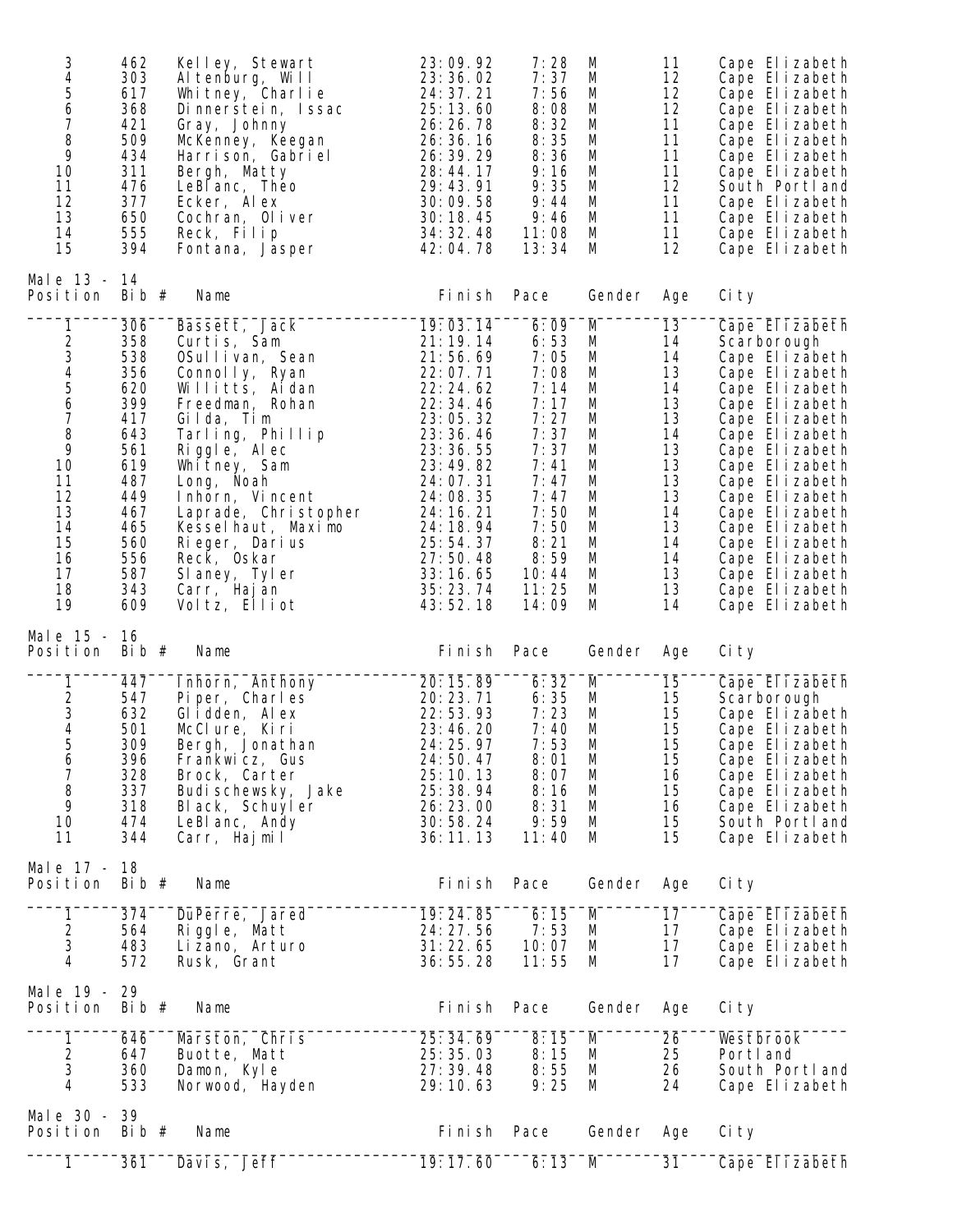| $\overline{c}$<br>3     | 443<br>472 | Hiller, Brandon<br>Lawler, Colin    | 31:13.17<br>31:16.44   | 10:04<br>10:05 | M<br>M | 30<br>39 | La Grande OR<br>Cape Elizabeth   |
|-------------------------|------------|-------------------------------------|------------------------|----------------|--------|----------|----------------------------------|
| 4                       | 321        | Branch, Benjamin                    | 31:28.88               | 10:09          | M      | 39       | Cape Elizabeth                   |
| 5                       | 469        | Law, Jeremy                         | 36:25.21               | 11:45          | M      | 38       | Cape Elizabeth                   |
| Male 40 - 49            |            |                                     |                        |                |        |          |                                  |
| Position                | Bib #      | Name                                | Fi ni sh               | Pace           | Gender | Age      | Ci ty                            |
| 1                       | 540        | Pasch, John                         | 18:58.38               | 6:07           | M      | 44       | Fal mouth                        |
|                         | 636        | McVeigh, David                      | 19:25.34               | 6:16           | M      | 41       | Cape Elizabeth                   |
|                         | 645        | Fried and, Michael                  | 19:53.15               | 6:25           | M      | 43       | South Portland                   |
| 23456                   | 320        | Bragg, Jason                        | 19:58.28               | 6:26           | M      | 46       | Cape Elizabeth                   |
|                         | 527        | Mosunic, Christopher                | 19:58.94               | 6:26           | M      | 42       | Cape Elizabeth                   |
|                         | 376        | Dyer, Reed                          | 22: 18. 28             | 7:12           | M      | 43       | Cape Elizabeth                   |
| $\overline{7}$          | 633        | Servidio, Rick                      | 22:41.13               | 7:19           | M      | 40       | Cape Elizabeth                   |
| 8<br>9                  | 649        | Kruger, Eric                        | 23:05.38<br>23:19.00   | 7:27<br>7:31   | M      | 49       | Cape Elizabeth                   |
| 10                      | 542<br>461 | Patterson, Tyler                    | 23: 33. 26             | 7:36           | M<br>M | 43<br>45 | Cape Elizabeth<br>Cape Elizabeth |
| 11                      | 618        | Kelley, Peter<br>Whitney, Chris     | 23:54.69               | 7:43           | M      | 47       | Cape Elizabeth                   |
| 12                      | 326        | Brennan, Shane                      | 23:55.32               | 7:43           | M      | 41       | Cape Elizabeth                   |
| 13                      | 302        | Al tenburg, Garth                   | 24: 23. 98             | 7:52           | M      | 42       | Cape Elizabeth                   |
| 14                      | 439        | Hemeon, Daryl                       | 25:00.31               | 8:04           | M      | 42       | Cape Elizabeth                   |
| 15                      | 435        | Harrison, James                     | 25:06.68               | 8:06           | M      | 49       | Cape Elizabeth                   |
| 16                      | 631        | Moore, Michael                      | 25: 26. 23             | 8:12           | M      | 43       | Cape Elizabeth                   |
| 17                      | 485        | Lombardo, Jeremy                    | 25:53.33               | 8:21           | M      | 42       | Cape Elizabeth                   |
| 18                      | 325        | Brennan, Gil                        | 25:56.02               | 8:22           | M      | 49       | Cape Elizabeth                   |
| 19                      | 464        | Kesselhaut, Matt                    | 26:01.33               | 8:24           | M      | 43       | Cape Elizabeth                   |
| 20                      | 386        | Erickson, Mike                      | 26: 12. 93             | 8:27           | M      | 41       | Cape Elizabeth                   |
| 21                      | 367        | Dinnerstein, Eric                   | 26: 36. 30             | 8:35           | M      | 46       | Cape Elizabeth                   |
| 22                      | 562        | Riggle, Blaine                      | 26: 49. 19             | 8:39           | M      | 48       | Cape Elizabeth                   |
| 23                      | 590        | Song, Don                           | 27:14.15               | 8:47           | M      | 45       | Cape Elizabeth                   |
| 24<br>25                | 652<br>383 | Malone, Greg<br>Emery, Peter        | 27:24.32<br>28:05.60   | 8:50<br>9:04   | M<br>M | 42<br>43 | Cape Elizabeth<br>Cape Elizabeth |
| 26                      | 532        | Northup, Ronnie                     | 28: 15. 79             | 9:07           | M      | 45       | Cape Elizabeth                   |
| 27                      | 602        | Trowbridge, Bob                     | 28:56.08               | 9:20           | M      | 49       | Cape Elizabeth                   |
| 28                      | 607        | Urbanek, Erik                       | 29:01.84               | 9:22           | M      | 45       | Cape Elizabeth                   |
| 29                      | 453        | Johnson, David                      | 29:04.27               | 9:23           | M      | 44       | Cape Elizabeth                   |
| 30                      | 312        | Berman, Ari                         | 29:37.50               | 9:33           | M      | 43       | Cape Elizabeth                   |
| 31                      | 475        | LeBlanc, Justin                     | 29:43.77               | 9:35           | M      | 44       | South Portland                   |
| 32                      | 332        | Bryant, Dan                         | 29:47.60               | 9:36           | M      | 47       | Cape Elizabeth                   |
| 33                      | 189        | Hartley, John                       | 29:50.55               | 9:37           | M      | 48       | Cape Elizabeth                   |
| 34                      | 363        | DeGeorge, Al an                     | 29:52.78               | 9:38           | M      | 40       | Cape Elizabeth                   |
| 35                      | 577        | Schwartz, Jeffrey                   | 30:05.46               | 9:42           | M      | 42       | Cape Elizabeth                   |
| 36                      | 380        | Ecker, Robert                       | 30:09.71               | 9:44           | M      | 43       | Cape Elizabeth                   |
| 37                      | 403        | Fremont, Oliver                     | 30:26.35               | 9:49           | M      | 43       | Cape Elizabeth                   |
| 38                      | 523        | Morris, Jeff                        | 31:49.10               | 10:16          | M<br>М | 44<br>41 | Cape Elizabeth                   |
| 39<br>40                | 510<br>375 | Merriam, Aaron<br>DuPerre, Lawrence | 32:07.68<br>33:25.25   | 10:22<br>10:47 | M      | 49       | Cape Elizabeth<br>Cape Elizabeth |
| 41                      | 586        | SI aney, John                       | 33:28.24               | 10:48          | M      | 43       | Cape Elizabeth                   |
| 42                      | 187        | Fredericks, Scott                   | 33:51.23               | 10:55          | M      | 44       | Cape Elizabeth                   |
| 43                      | 408        | Frothingham, Chris                  | 34:05.98               | 10:59          | M      | 46       | Cape Elizabeth                   |
| 44                      | 529        | Nedwell, Philip                     | 34:24.41               | 11:06          | M      | 45       | Cape Elizabeth                   |
| 45                      | 580        | Scifres, Aaron                      | 34: 32. 35             | 11:08          | M      | 41       | Cape Elizabeth                   |
| 46                      | 548        | Piper, Christopher                  | 34: 33. 22             | 11:09          | M      | 45       | Scarborough                      |
| 47                      | 451        | Jacobson, David                     | 36:15.62               | 11:42          | M      | 44       | Cape Elizabeth                   |
| 48                      | 517        | Mikulka, Tom                        | 36: 35. 30             | 11:48          | M      | 46       | Cape Elizabeth                   |
| 49                      | 567        | Rosenberg, Josh                     | 37:45.49               | 12:11          | M      | 43       | Cape Elizabeth                   |
| 50                      | 630        | Sezak, Sam                          | 39:20.29               | 12:41          | M      | 40       | Cape Elizabeth                   |
| 51<br>52                | 623<br>350 | Willitts, Sean                      | 39:25.01<br>39:43.02   | 12:43<br>12:49 | M<br>M | 44<br>43 | Cape Elizabeth                   |
|                         |            | Choi, John                          |                        |                |        |          | Cape Elizabeth                   |
| Male 50 - 59            |            |                                     |                        |                |        |          |                                  |
| Position                | Bib $#$    | Name                                | Fi ni sh               | Pace           | Gender | Age      | Ci ty                            |
| 1                       | 480        | Lennon, Paul                        | 22:38.16               | 7:18           | M      | 54       | Cape Elizabeth                   |
| $2^{3}$<br>$4^{4}$<br>5 | 304        | Bai a, Steven                       | 22: 49. 94             | 7:22           | M      | 50       | Scarborough                      |
|                         | 593        | Strout, Douglas                     | 23:53.15               | 7:42           | M      | 50       | Cape Elizabeth                   |
|                         | 406        | Frost, John                         | 25: 32. 97             | 8:14           | M      | 51       | Cape Elizabeth                   |
|                         | 370        | Doane, Joe                          | 25:47.85               | 8:19           | M      | 54       | Cape Elizabeth                   |
| 6<br>$\overline{7}$     | 359<br>591 | Curtis, Robert                      | 25:49.16<br>26: 21. 37 | 8:20<br>8:30   | M<br>M | 51<br>52 | Scarborough                      |
| 8                       | 354        | Sparks, Jim<br>Clifford, Pete       | 26:44.84               | 8:37           | M      | 50       | Cape Elizabeth<br>Cape Elizabeth |
|                         |            |                                     |                        |                |        |          |                                  |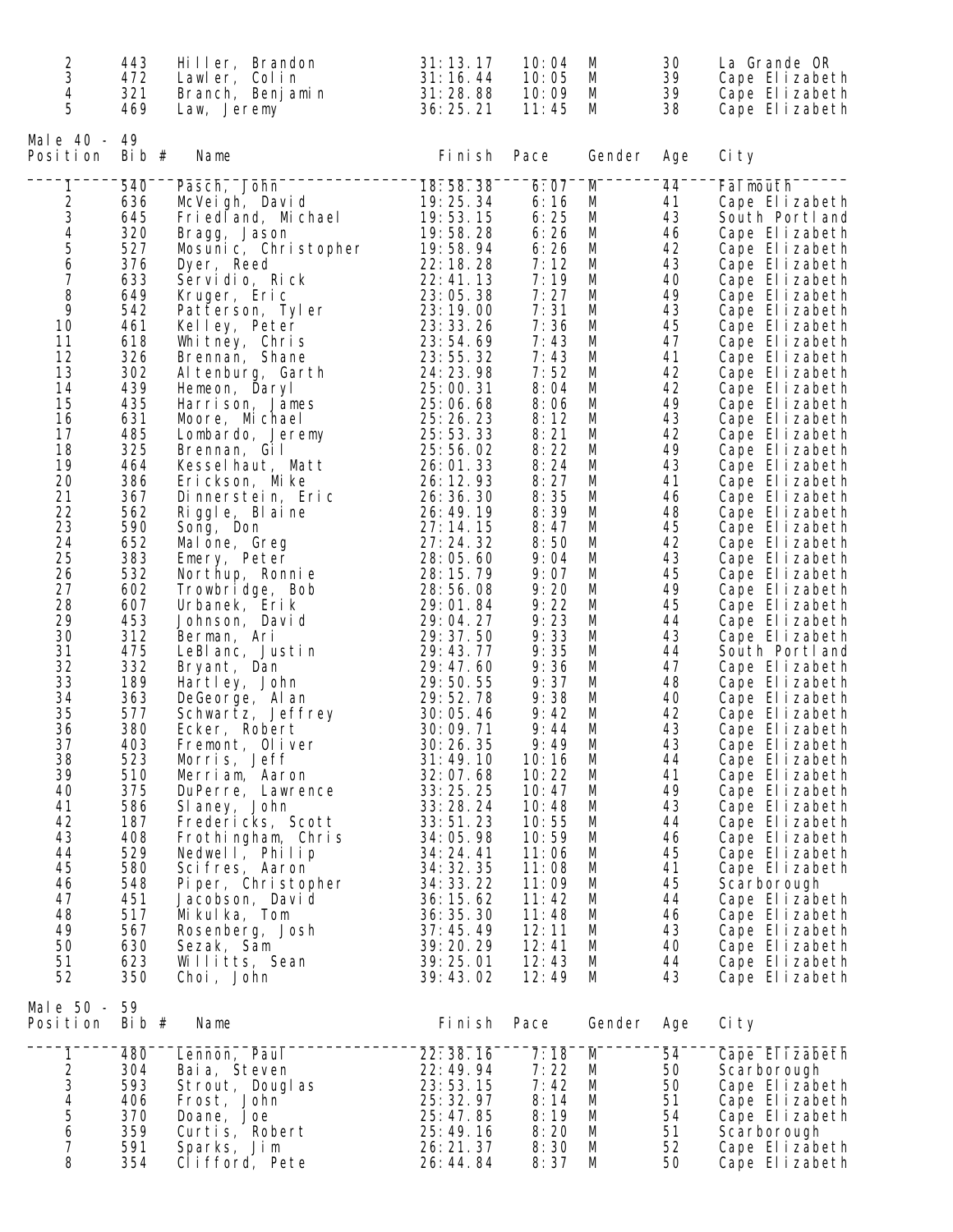| 9<br>10<br>11<br>12<br>13<br>14<br>15<br>16<br>17<br>18<br>19<br>20<br>21 | 452<br>644<br>448<br>182<br>398<br>614<br>183<br>424<br>615<br>558<br>573<br>551<br>611 | Johnson, Chris<br>McInerney, Tom<br>Inhorn, Roger<br>Kruitoft, Wayne<br>Freedman, Daniel<br>Wellins, Chris<br>Hansen, Eric<br>Gustafson, Asbjorn<br>Whitaker, Ethan<br>Reck, Tom<br>Rusk, Scott<br>Quinn, Christopher<br>Vol tz, John                                          | 27:10.84<br>27:15.68<br>27:18.03<br>28:26.00<br>29:11.43<br>29:23.81<br>30:50.00<br>32:23.55<br>34:58.43<br>35:25.79<br>36:56.24<br>37:01.84<br>43:53.90                   | 8:46<br>8:47<br>8:48<br>9:10<br>9:25<br>9:29<br>9:57<br>10:27<br>11:17<br>11:25<br>11:55<br>11:56<br>14:09        | M<br>M<br>M<br>M<br>M<br>M<br>M<br>M<br>M<br>M<br>M<br>M<br>M                                                                            | 57<br>53<br>54<br>55<br>54<br>50<br>52<br>52<br>56<br>51<br>52<br>51<br>54 | Pittsfield<br>Cape Elizabeth<br>Cape Elizabeth<br>Portl and<br>Cape Elizabeth<br>Cape Elizabeth<br>Cape Elizabeth<br>Cape Elizabeth<br>Wi scasset<br>Cape Elizabeth<br>Cape Elizabeth<br>Cape Elizabeth<br>Cape Elizabeth                                |
|---------------------------------------------------------------------------|-----------------------------------------------------------------------------------------|--------------------------------------------------------------------------------------------------------------------------------------------------------------------------------------------------------------------------------------------------------------------------------|----------------------------------------------------------------------------------------------------------------------------------------------------------------------------|-------------------------------------------------------------------------------------------------------------------|------------------------------------------------------------------------------------------------------------------------------------------|----------------------------------------------------------------------------|----------------------------------------------------------------------------------------------------------------------------------------------------------------------------------------------------------------------------------------------------------|
| Male 60 - 69<br>Position                                                  | Bib $#$                                                                                 | Name                                                                                                                                                                                                                                                                           | Fi ni sh                                                                                                                                                                   | Pace                                                                                                              | Gender                                                                                                                                   | Age                                                                        | Ci ty                                                                                                                                                                                                                                                    |
| 1<br>$\begin{array}{c} 2 \\ 3 \\ 4 \end{array}$<br>5<br>6                 | 612<br>190<br>185<br>655<br>635<br>613                                                  | Waecker, Tom<br>Ayotte, Robert<br>Moriarty, Scott<br>Rosenberg, Roy<br>Vickerson, Bill<br>Webster, Russ                                                                                                                                                                        | 27:12.86<br>29: 20. 33<br>29:38.16<br>30:47.08<br>37:11.67<br>38:36.01                                                                                                     | 8:46<br>9:28<br>9:34<br>9:56<br>11:59<br>12:27                                                                    | M<br>M<br>M<br>M<br>M<br>M                                                                                                               | 65<br>62<br>60<br>65<br>63<br>60                                           | Cape Elizabeth<br>Cape Elizabeth<br>Cape Elizabeth<br>Scarborough<br>Cape Elizabeth<br>Cape Elizabeth                                                                                                                                                    |
| Male 70 and above<br>Position Bib $#$                                     |                                                                                         | Name                                                                                                                                                                                                                                                                           | Fi ni sh                                                                                                                                                                   | Pace                                                                                                              | Gender                                                                                                                                   | Age                                                                        | Ci ty                                                                                                                                                                                                                                                    |
| 1                                                                         | 639                                                                                     | Tracy, Michael                                                                                                                                                                                                                                                                 | 30:23.07                                                                                                                                                                   | 9:48                                                                                                              | M                                                                                                                                        | 80                                                                         | Cape Elizabeth                                                                                                                                                                                                                                           |
| Female 6 and under<br>Position                                            | Bib #                                                                                   | Name                                                                                                                                                                                                                                                                           | Fi ni sh                                                                                                                                                                   | Pace                                                                                                              | Gender                                                                                                                                   | Age                                                                        | Ci ty                                                                                                                                                                                                                                                    |
| 1<br>$\overline{2}$                                                       | 471<br>410                                                                              | Law, Kelsie<br>Frothingham, Hannah                                                                                                                                                                                                                                             | 36:24.56<br>39:12.52                                                                                                                                                       | 11:45<br>12:39                                                                                                    | F.<br>$\mathsf F$                                                                                                                        | 5<br>6                                                                     | Cape Elizabeth<br>Cape Elizabeth                                                                                                                                                                                                                         |
| Female $7 - 8$<br>Position                                                | Bib $#$                                                                                 | Name                                                                                                                                                                                                                                                                           | Fi ni sh                                                                                                                                                                   | Pace                                                                                                              | Gender                                                                                                                                   | Age                                                                        | Ci ty                                                                                                                                                                                                                                                    |
| 1<br>$\begin{array}{c} 2 \\ 3 \\ 4 \end{array}$<br>5                      | 364<br>477<br>338<br>381<br>566                                                         | DeGeorge, Campbell<br>Lench, Gillian<br>Buterbaugh, Alexandr<br>Ecker, Sophia<br>Rosenberg, Elena                                                                                                                                                                              | 29:52.64<br>33: 32. 94<br>36: 43. 54<br>37:26.90<br>37:45.13                                                                                                               | 9:38<br>10:49<br>11:51<br>12:05<br>12:11                                                                          | $\overline{F}$<br>$\mathsf F$<br>F<br>$\mathsf F$<br>F                                                                                   | $\overline{8}$<br>$\overline{7}$<br>8<br>$\overline{7}$<br>8               | Cape Elizabeth<br>Cape Elizabeth<br>Cape Elizabeth<br>Cape Elizabeth<br>Cape Elizabeth                                                                                                                                                                   |
| Female $9 - 10$<br>Position                                               | Bib $#$                                                                                 | Name                                                                                                                                                                                                                                                                           | Fi ni sh                                                                                                                                                                   | Pace                                                                                                              | Gender                                                                                                                                   | Age                                                                        | Ci ty                                                                                                                                                                                                                                                    |
| 1<br>2345678<br>9<br>10<br>11<br>12<br>13                                 | 504<br>492<br>505<br>520<br>365<br>339<br>401<br>584<br>324<br>322<br>384<br>498<br>369 | McEvoy, Maddie<br>Mahoney, Cooki e<br>McEvoy, Mimi<br>Monson, Anya<br>DeGeorge, Charlotte<br>Buterbaugh, Annemieh<br>Fremont, Ainsley<br>Si mopoul os, Madal yn<br>Branson, Lydia<br>Branch, Elise<br>Eremita, Kristianna<br>Matzkin, Zoe<br>Dinnerstein, Zoe<br>Carver, Bella | 22: 35. 49<br>23:23.03<br>25:19.69<br>29:40.29<br>29:52.84<br>30:18.19<br>30: 25. 42<br>30:43.16<br>30:54.02<br>31:28.35<br>32:44.41<br>34:40.77<br>35:11.19<br>36: 45. 72 | 7:17<br>7:33<br>8:10<br>9:34<br>9:38<br>9:46<br>9:49<br>9:55<br>9:58<br>10:09<br>10:34<br>11:11<br>11:21<br>11:51 | F<br>F<br>F<br>$\mathsf F$<br>F<br>F<br>$\mathsf F$<br>F<br>F<br>$\mathsf F$<br>$\mathsf F$<br>$\mathsf F$<br>$\mathsf F$<br>$\mathsf F$ | 9<br>9<br>9<br>10<br>9<br>10<br>9<br>10<br>10<br>10<br>10<br>10<br>9<br>9  | Cape Elizabeth<br>Cape Elizabeth<br>Cape Elizabeth<br>Cape Elizabeth<br>Cape Elizabeth<br>Cape Elizabeth<br>Cape Elizabeth<br>Cape Elizabeth<br>Cape Elizabeth<br>Cape Elizabeth<br>Cape Elizabeth<br>Cape Elizabeth<br>Cape Elizabeth<br>Cape Elizabeth |
| 14<br>15<br>16<br>17<br>Femal e 11 - 12                                   | 653<br>518<br>412<br>436                                                                | Miller, Charlotte<br>Frothingham, Molly<br>Hart, Saga                                                                                                                                                                                                                          | 38:12.18<br>39:10.04<br>40: 39. 75                                                                                                                                         | 12:19<br>12:38<br>13:07                                                                                           | $\mathsf F$<br>$\mathsf F$<br>$\mathsf F$                                                                                                | 9<br>9<br>9                                                                | Cape Elizabeth<br>Cape Elizabeth<br>Cape Elizabeth                                                                                                                                                                                                       |
| Position<br>1                                                             | Bib $#$<br>488                                                                          | Name<br>Long, Paige                                                                                                                                                                                                                                                            | Fi ni sh<br>24:40.07                                                                                                                                                       | Pace<br>7:57                                                                                                      | Gender<br>F                                                                                                                              | Age<br>11                                                                  | Ci ty<br>Cape Elizabeth                                                                                                                                                                                                                                  |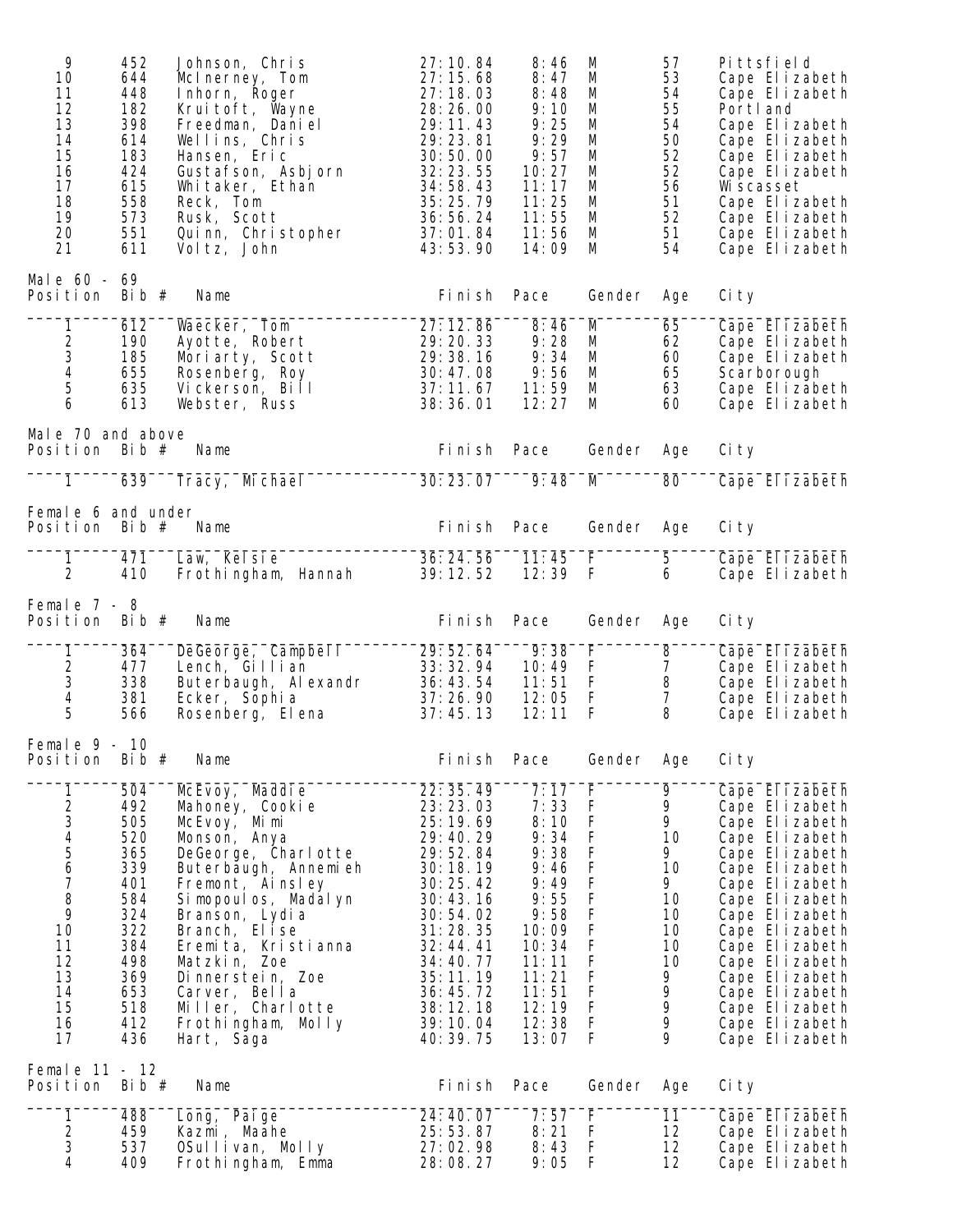| 5<br>6<br>7<br>8<br>9<br>10<br>11<br>12<br>13<br>14<br>15<br>16                               | 378<br>313<br>600<br>521<br>657<br>423<br>571<br>576<br>581<br>506<br>468<br>415               | Ecker, Emily<br>Berman, Isabel<br>Torre, Julia<br>Morris, Eva<br>Cochran, Darcy<br>Grimsley, Violet<br>Rudberg, Annal i ese<br>Schwartz, Dana<br>Scifres, Abigail<br>McIntyre, Haley<br>Larrabee, Rosa<br>Gajda, Willow                                   | 28:43.13<br>29:36.66<br>30:48.12<br>31:48.62<br>31:59.18<br>32:57.91<br>33:38.70<br>34:25.25<br>34:27.87<br>35:23.13<br>35:45.92<br>35:47.30                                 | 9:16<br>9:33<br>9:56<br>10:15<br>10:19<br>10:38<br>10:51<br>11:06<br>11:07<br>11:25<br>11:32<br>11:33                | F<br>F<br>$\mathsf F$<br>$\mathsf F$<br>$\mathsf F$<br>$\mathsf F$<br>$\mathsf F$<br>$\mathsf F$<br>$\mathsf F$<br>$\mathsf F$<br>F<br>$\mathsf{F}$ | 12<br>12<br>12<br>11<br>12<br>12<br>11<br>11<br>11<br>12<br>11<br>11             | Cape Elizabeth<br>Cape Elizabeth<br>Cape Elizabeth<br>Cape Elizabeth<br>Cape Elizabeth<br>Cape Elizabeth<br>Cape Elizabeth<br>Cape Elizabeth<br>Cape Elizabeth<br>Cape Elizabeth<br>Cape Elizabeth<br>Cape Elizabeth                                     |
|-----------------------------------------------------------------------------------------------|------------------------------------------------------------------------------------------------|-----------------------------------------------------------------------------------------------------------------------------------------------------------------------------------------------------------------------------------------------------------|------------------------------------------------------------------------------------------------------------------------------------------------------------------------------|----------------------------------------------------------------------------------------------------------------------|-----------------------------------------------------------------------------------------------------------------------------------------------------|----------------------------------------------------------------------------------|----------------------------------------------------------------------------------------------------------------------------------------------------------------------------------------------------------------------------------------------------------|
| Female 13 - 14<br>Position Bib $#$                                                            |                                                                                                | Name                                                                                                                                                                                                                                                      | Fi ni sh                                                                                                                                                                     | Pace                                                                                                                 | Gender                                                                                                                                              | Age                                                                              | Ci ty                                                                                                                                                                                                                                                    |
| 1<br>$2^{3}$<br>45<br>$\frac{6}{7}$<br>$\, 8$<br>9<br>10<br>11<br>12<br>13<br>14              | 500<br>400<br>597<br>387<br>316<br>624<br>347<br>353<br>428<br>599<br>625<br>626<br>329<br>606 | McClure, Jaya<br>Freedman, Zahra<br>Tighe, Olivia<br>Erickson, Millie<br>Black, Annesley<br>Mahoney, Carol ine<br>Charles, Abbey<br>Clarke, Emma<br>Hall, Keeley<br>Torre, Anna<br>Campbell, Hope<br>Spencer, Mia<br>Brown, Kailey<br>Urbanek, Charl otte | 21:49.98<br>24: 17. 76<br>25:05.21<br>25:55.47<br>26: 25. 02<br>26: 33. 30<br>32: 33. 59<br>32:44.31<br>32:57.93<br>35:23.48<br>36:58.29<br>36:58.86<br>38:00.52<br>39:24.45 | 7:02<br>7:50<br>8:05<br>8:22<br>8:31<br>8:34<br>10:30<br>10:34<br>10:38<br>11:25<br>11:55<br>11:55<br>12:15<br>12:43 | F<br>F<br>$\mathsf F$<br>$\mathsf F$<br>$\mathsf F$<br>$\frac{F}{F}$<br>$\mathsf F$<br>F<br>$\mathsf F$<br>$\mathsf F$<br>$\mathsf F$<br>F<br>F     | 13<br>13<br>14<br>13<br>14<br>13<br>14<br>13<br>13<br>14<br>14<br>14<br>13<br>13 | Cape Elizabeth<br>Cape Elizabeth<br>Cape Elizabeth<br>Cape Elizabeth<br>Cape Elizabeth<br>Cape Elizabeth<br>Cape Elizabeth<br>Cape Elizabeth<br>Cape Elizabeth<br>Cape Elizabeth<br>Cape Elizabeth<br>Cape Elizabeth<br>Cape Elizabeth<br>Cape Elizabeth |
| Female 15 - 16<br>Position                                                                    | Bib $#$                                                                                        | Name                                                                                                                                                                                                                                                      | Fi ni sh                                                                                                                                                                     | Pace                                                                                                                 | Gender                                                                                                                                              | Age                                                                              | Ci ty                                                                                                                                                                                                                                                    |
| 1<br>$\begin{array}{c} 2 \\ 3 \\ 4 \end{array}$<br>5<br>6                                     | 456<br>583<br>539<br>200<br>658<br>535                                                         | Jutras, Katy<br>Shedd, Emma<br>Palma, Liv<br>Feenstra, Sam<br>Woods, Elena<br>OSullivan, Kelly                                                                                                                                                            | 24: 19. 33<br>24: 28. 67<br>24:29.02<br>24: 29. 24<br>28:54.17<br>30:50.49                                                                                                   | 7:51<br>7:54<br>7:54<br>7:54<br>9:19<br>9:57                                                                         | F<br>F<br>$\mathsf F$<br>$\mathsf F$<br>$\mathsf F$<br>$\mathsf{F}$                                                                                 | 15<br>15<br>15<br>16<br>16<br>15                                                 | Scarborough<br>Cape Elizabeth<br>Cape Elizabeth<br>Cape Elizabeth<br>Cape Elizabeth<br>Cape Elizabeth                                                                                                                                                    |
| Femal e 17 - 18<br>Position Bib $#$                                                           |                                                                                                | Name                                                                                                                                                                                                                                                      | Fi ni sh                                                                                                                                                                     | Pace                                                                                                                 | Gender                                                                                                                                              | Age                                                                              | Ci ty                                                                                                                                                                                                                                                    |
| 1<br>2                                                                                        | 388<br>534                                                                                     | Faria, Emily<br>OSullivan, Catie                                                                                                                                                                                                                          | 24:28.60<br>26:03.57                                                                                                                                                         | 7:54<br>8:24                                                                                                         | F<br>- F                                                                                                                                            | 18<br>17                                                                         | Cape Elizabeth<br>Cape Elizabeth                                                                                                                                                                                                                         |
| Femal e 19 - 29<br>Position                                                                   | Bib $#$                                                                                        | Name                                                                                                                                                                                                                                                      | Fi ni sh                                                                                                                                                                     | Pace                                                                                                                 | Gender                                                                                                                                              | Age                                                                              | Ci ty                                                                                                                                                                                                                                                    |
| 1<br>$2^{3}$<br>45<br>6<br>7                                                                  | 489<br>637<br>414<br>589<br>582<br>314<br>427                                                  | Long, Sarah<br>Myerowitz, Jordan<br>Gagnon, Brittany<br>Sonesson, Elin<br>Shaw, Sarah<br>Berube, Kristen<br>Hall, Corin                                                                                                                                   | 24: 39. 83<br>24:58.22<br>28:40.57<br>29:10.74<br>32: 30. 21<br>33:36.57<br>35:25.12                                                                                         | 7:57<br>8:03<br>9:15<br>9:25<br>10:29<br>10:50<br>11:25                                                              | F<br>F<br>$\mathsf F$<br>$\mathsf F$<br>$\mathsf F$<br>$\mathsf F$<br>-F                                                                            | 19<br>23<br>21<br>21<br>29<br>23<br>27                                           | Cape Elizabeth<br>Cape Elizabeth<br>Portl and<br>Cape Elizabeth<br>Gorham<br>North Yarmouth<br>North Waterboro                                                                                                                                           |
| Femal e 30 - 39<br>Position                                                                   | Bib $#$                                                                                        | Name                                                                                                                                                                                                                                                      | Fi ni sh                                                                                                                                                                     | Pace                                                                                                                 | Gender                                                                                                                                              | Age                                                                              | Ci ty                                                                                                                                                                                                                                                    |
| 1<br>$\overline{\mathbf{c}}$<br>3<br>4<br>5<br>6<br>$\overline{7}$<br>$\, 8$<br>9<br>10<br>11 | 641<br>651<br>305<br>640<br>341<br>348<br>508<br>596<br>648<br>495<br>629                      | Dawes, Jamyn<br>Toto, Kathleen<br>Bailey, Kendra<br>Govind, Jessica<br>Carignan, Alison<br>Chase, Rebecca<br>McKenney, Jenni fer<br>Tham, Michelle<br>Szala, Amanda<br>Mallory, Leah<br>Sezak, Maureen                                                    | 23:54.04<br>24:58.88<br>25: 17. 91<br>25:23.31<br>26: 24. 59<br>26:50.07<br>27:39.41<br>29:26.12<br>29: 32. 52<br>29: 47. 31<br>29:56.17                                     | 7:43<br>8:03<br>8:09<br>8:11<br>8:31<br>8:39<br>8:55<br>9:30<br>9:32<br>9:36<br>9:39                                 | F<br>$\mathsf F$<br>F<br>$\mathsf F$<br>F<br>$\mathsf F$<br>$\mathsf F$<br>$\mathsf F$<br>F<br>F<br>F                                               | 36<br>35<br>30<br>39<br>39<br>31<br>39<br>35<br>39<br>39<br>33                   | Cape Elizabeth<br>Cape Elizabeth<br>Cape Elizabeth<br>Cape Elizabeth<br>Cape Elizabeth<br>Portl and<br>Cape Elizabeth<br>Cape Elizabeth<br>Freeport<br>Cape Elizabeth<br>Cape Elizabeth                                                                  |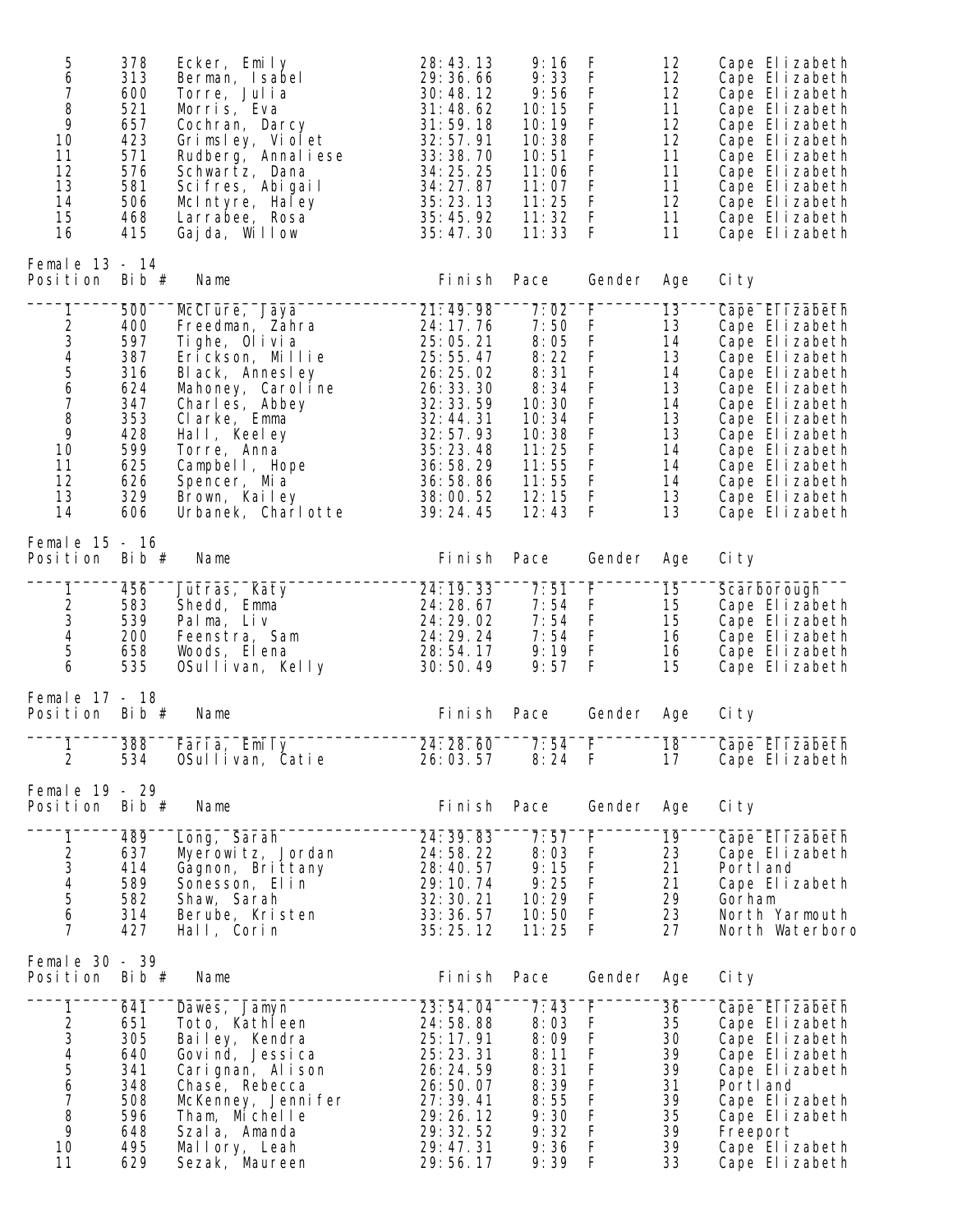| 12<br>13<br>14<br>15<br>16<br>17<br>18<br>19<br>20<br>21<br>22<br>23<br>24<br>25<br>26                                                                                                                                                                                     | 627<br>402<br>525<br>473<br>479<br>512<br>411<br>575<br>559<br>393<br>444<br>336<br>628<br>346<br>598                                                                                                                                                                      | Tayl or, Erin<br>Fremont, Kerriann<br>Morris, Nina<br>Lawler, Emily<br>Lench, Mi hael a<br>Merriam, Julie<br>Frothingham, Heidi<br>Sahlin, Rebecca<br>Rickman, Jenyse<br>Fisher, Sarah<br>Hiller, Emily<br>Bucci, Tara<br>Auritt, Shannon<br>Carr, Kelya<br>Toothaker, Megan                                                                                                                                                                                                                                                                                                                                                                                                                                          | 30:04.74<br>30:57.53<br>31:27.64<br>32: 32. 14<br>33:55.79<br>34:01.55<br>34:05.65<br>37:27.20<br>37:40.27<br>39:10.30<br>39:35.58<br>40:57.86<br>43:58.02<br>44: 39. 61<br>49:50.63                                                                                                                                                                                                                                                                                            | 9:42<br>9:59<br>10:09<br>10:30<br>10:56<br>10:58<br>10:59<br>12:05<br>12:09<br>12:38<br>12:46<br>13:13<br>14:11<br>14:24<br>16:05                                                                                                                                                                                                     | F<br>$\mathsf F$<br>F<br>$\mathsf F$<br>$\mathsf F$<br>$\mathsf F$<br>$\mathsf F$<br>F<br>$\mathsf F$<br>$\mathsf F$<br>F<br>$\mathsf F$<br>$\mathsf{F}$<br>F.<br>F                                                                                                                                                                                                                                                                                                             | 39<br>37<br>38<br>37<br>39<br>37<br>38<br>38<br>34<br>34<br>37<br>39<br>37<br>36<br>33                                                                                                                                            | Cape Elizabeth<br>Cape Elizabeth<br>Cape Elizabeth<br>Cape Elizabeth<br>Cape Elizabeth<br>Cape Elizabeth<br>Cape Elizabeth<br>Cape Elizabeth<br>Cape Elizabeth<br>Cape Elizabeth<br>La Grande OR<br>Cape Elizabeth<br>Cape Elizabeth<br>Cape Elizabeth<br>Cape Elizabeth                                                                                                                                                                                                                                                                                                                                                                                                |
|----------------------------------------------------------------------------------------------------------------------------------------------------------------------------------------------------------------------------------------------------------------------------|----------------------------------------------------------------------------------------------------------------------------------------------------------------------------------------------------------------------------------------------------------------------------|-----------------------------------------------------------------------------------------------------------------------------------------------------------------------------------------------------------------------------------------------------------------------------------------------------------------------------------------------------------------------------------------------------------------------------------------------------------------------------------------------------------------------------------------------------------------------------------------------------------------------------------------------------------------------------------------------------------------------|---------------------------------------------------------------------------------------------------------------------------------------------------------------------------------------------------------------------------------------------------------------------------------------------------------------------------------------------------------------------------------------------------------------------------------------------------------------------------------|---------------------------------------------------------------------------------------------------------------------------------------------------------------------------------------------------------------------------------------------------------------------------------------------------------------------------------------|---------------------------------------------------------------------------------------------------------------------------------------------------------------------------------------------------------------------------------------------------------------------------------------------------------------------------------------------------------------------------------------------------------------------------------------------------------------------------------|-----------------------------------------------------------------------------------------------------------------------------------------------------------------------------------------------------------------------------------|-------------------------------------------------------------------------------------------------------------------------------------------------------------------------------------------------------------------------------------------------------------------------------------------------------------------------------------------------------------------------------------------------------------------------------------------------------------------------------------------------------------------------------------------------------------------------------------------------------------------------------------------------------------------------|
| Female $40 - 49$<br>Position Bib $#$                                                                                                                                                                                                                                       |                                                                                                                                                                                                                                                                            | Name                                                                                                                                                                                                                                                                                                                                                                                                                                                                                                                                                                                                                                                                                                                  | Fi ni sh                                                                                                                                                                                                                                                                                                                                                                                                                                                                        | Pace                                                                                                                                                                                                                                                                                                                                  | Gender                                                                                                                                                                                                                                                                                                                                                                                                                                                                          | Age                                                                                                                                                                                                                               | Ci ty                                                                                                                                                                                                                                                                                                                                                                                                                                                                                                                                                                                                                                                                   |
| 1<br>$\frac{2}{3}$<br>$\frac{4}{5}$<br>6<br>$\overline{7}$<br>8<br>9<br>10<br>11<br>12<br>13<br>14<br>15<br>16<br>17<br>18<br>19<br>20<br>21<br>22<br>23<br>24<br>25<br>26<br>27<br>28<br>29<br>30<br>31<br>32<br>33<br>34<br>35<br>36<br>37<br>Female 50 - 59<br>Position | 565<br>634<br>420<br>437<br>481<br>553<br>390<br>528<br>366<br>531<br>466<br>519<br>502<br>463<br>308<br>331<br>524<br>395<br>608<br>621<br>499<br>579<br>604<br>496<br>319<br>554<br>330<br>470<br>340<br>413<br>379<br>588<br>490<br>445<br>654<br>549<br>457<br>Bib $#$ | Roberts, Terese<br>Whalen, Cyhdi<br>Gray, Jenni fer<br>Haydar, Marisa<br>Leopold, Kara<br>Quinn, Liza<br>FayLeBI anc, Renee<br>Mosunic, Cory<br>DeGeorge, Mara<br>Nickerson, Julie<br>Landry, Suzanne<br>Monson, Amanda<br>McDermott, Jessica<br>Kesselhaut, Carmenso<br>Beal, Melissa<br>Bryant, Carla<br>Morris, Jennifer<br>Forsyth, Holly<br>Voltz, Cindy<br>Willitts, Christy<br>McClure, Jacqueline<br>Schwartz, Tamara<br>Trowbridge, Nina<br>Matzkin, Kristen<br>Bokat, Pamela<br>Reck, Eva<br>Brucker, Debra<br>Law, Kara<br>Buterbaugh, Carry<br>Furth, Alexandra<br>Ecker, Lissa<br>Smevog, Holly<br>Lowe, Samantha<br>Hollowell, Sara<br>Carver, Stephanie<br>Piper, Nathalie<br>Jutras, Kimberly<br>Name | 22:57.07<br>25:00.46<br>26: 37.86<br>27:07.60<br>27:36.91<br>27:45.56<br>27:54.09<br>28:25.93<br>28:56.91<br>29:40.47<br>29:41.11<br>29:53.96<br>31:12.18<br>31:25.69<br>31:27.51<br>31:41.33<br>32:15.02<br>32:29.60<br>33:44.45<br>34: 13. 02<br>34:24.50<br>34: 31. 49<br>34: 31. 71<br>34:43.79<br>35:20.20<br>35: 20. 27<br>35:27.87<br>36:25.28<br>36:50.65<br>37:45.53<br>38:04.33<br>38:11.69<br>38:26.12<br>38:28.55<br>41: 22. 23<br>43:59.15<br>49:51.17<br>Fi ni sh | 7:24<br>8:04<br>8:35<br>8:45<br>8:54<br>8:57<br>9:00<br>9:10<br>9:20<br>9:34<br>9:35<br>9:38<br>10:04<br>10:08<br>10:09<br>10:13<br>10:24<br>10:29<br>10:53<br>11:02<br>11:06<br>11:08<br>11:08<br>11:12<br>11:24<br>11:24<br>11:26<br>11:45<br>11:53<br>12:11<br>12:17<br>12:19<br>12:24<br>12:25<br>13:21<br>14:11<br>16:05<br>Pace | F<br>F<br>$\mathsf F$<br>$\mathsf F$<br>$\mathsf F$<br>$\mathsf F$<br>$\mathsf F$<br>$\mathsf F$<br>$\mathsf F$<br>$\mathsf F$<br>$\mathsf F$<br>$\mathsf F$<br>$\mathsf F$<br>$\mathsf F$<br>$\mathsf F$<br>$\mathsf F$<br>$\mathsf F$<br>$\mathsf F$<br>F<br>$\mathsf F$<br>$\mathsf{F}$<br>$\mathsf F$<br>$\mathsf F$<br>$\mathsf{F}$<br>F<br>F<br>F<br>F<br>F<br>$\mathsf F$<br>$\mathsf F$<br>$\mathsf F$<br>$\mathsf F$<br>$\mathsf F$<br>$\mathsf F$<br>F<br>F<br>Gender | 45<br>47<br>46<br>41<br>41<br>45<br>41<br>43<br>40<br>40<br>45<br>40<br>42<br>48<br>47<br>46<br>44<br>43<br>47<br>43<br>45<br>41<br>48<br>42<br>48<br>46<br>46<br>42<br>43<br>43<br>45<br>49<br>42<br>41<br>44<br>42<br>40<br>Age | Portl and<br>Cape Elizabeth<br>Cape Elizabeth<br>Cape Elizabeth<br>Cape Elizabeth<br>Cape Elizabeth<br>Portl and<br>Cape Elizabeth<br>Cape Elizabeth<br>South Portland<br>Scarborough<br>Cape Elizabeth<br>Cape Elizabeth<br>Cape Elizabeth<br>Cape Elizabeth<br>Cape Elizabeth<br>Cape Elizabeth<br>Cape Elizabeth<br>Cape Elizabeth<br>Cape Elizabeth<br>Cape Elizabeth<br>Cape Elizabeth<br>Cape Elizabeth<br>Cape Elizabeth<br>Cape Elizabeth<br>Cape Elizabeth<br>Cape Elizabeth<br>Cape Elizabeth<br>Cape Elizabeth<br>Boston MA<br>Cape Elizabeth<br>Cape Elizabeth<br>Cape Elizabeth<br>Cape Elizabeth<br>Cape Elizabeth<br>Scarborough<br>Scarborough<br>Ci ty |
| 1                                                                                                                                                                                                                                                                          | 656<br>196                                                                                                                                                                                                                                                                 | Gozansky, Sindee<br>Demado, Kim                                                                                                                                                                                                                                                                                                                                                                                                                                                                                                                                                                                                                                                                                       | 21:44.35<br>23: 14. 62                                                                                                                                                                                                                                                                                                                                                                                                                                                          | 7:01<br>7:30                                                                                                                                                                                                                                                                                                                          | F<br>F                                                                                                                                                                                                                                                                                                                                                                                                                                                                          | 50<br>53                                                                                                                                                                                                                          | Cape Elizabeth<br>Portl and                                                                                                                                                                                                                                                                                                                                                                                                                                                                                                                                                                                                                                             |
| $\frac{2}{3}$                                                                                                                                                                                                                                                              | 317<br>446                                                                                                                                                                                                                                                                 | Bl ack, Joanne<br>Hubbard, Carol                                                                                                                                                                                                                                                                                                                                                                                                                                                                                                                                                                                                                                                                                      | 25: 35. 74<br>25: 36. 91                                                                                                                                                                                                                                                                                                                                                                                                                                                        | 8:15<br>8:15                                                                                                                                                                                                                                                                                                                          | $\mathsf F$<br>$\mathsf F$                                                                                                                                                                                                                                                                                                                                                                                                                                                      | 50<br>51                                                                                                                                                                                                                          | Cape Elizabeth<br>Cape Elizabeth                                                                                                                                                                                                                                                                                                                                                                                                                                                                                                                                                                                                                                        |
| 4<br>5<br>6                                                                                                                                                                                                                                                                | 616                                                                                                                                                                                                                                                                        | Whitaker, Ingrid                                                                                                                                                                                                                                                                                                                                                                                                                                                                                                                                                                                                                                                                                                      | 25:45.50                                                                                                                                                                                                                                                                                                                                                                                                                                                                        | 8:18                                                                                                                                                                                                                                                                                                                                  | F                                                                                                                                                                                                                                                                                                                                                                                                                                                                               | 54                                                                                                                                                                                                                                | Wi scasset                                                                                                                                                                                                                                                                                                                                                                                                                                                                                                                                                                                                                                                              |
|                                                                                                                                                                                                                                                                            | 503                                                                                                                                                                                                                                                                        | McDonald, Maura                                                                                                                                                                                                                                                                                                                                                                                                                                                                                                                                                                                                                                                                                                       | 26:21.63                                                                                                                                                                                                                                                                                                                                                                                                                                                                        | 8:30                                                                                                                                                                                                                                                                                                                                  | $\mathsf F$                                                                                                                                                                                                                                                                                                                                                                                                                                                                     | 56                                                                                                                                                                                                                                | Cape Elizabeth                                                                                                                                                                                                                                                                                                                                                                                                                                                                                                                                                                                                                                                          |
| $\boldsymbol{7}$<br>8                                                                                                                                                                                                                                                      | 407<br>601                                                                                                                                                                                                                                                                 | Frost, Michele<br>Townsend, Mary                                                                                                                                                                                                                                                                                                                                                                                                                                                                                                                                                                                                                                                                                      | 27:11.88<br>29: 12. 93                                                                                                                                                                                                                                                                                                                                                                                                                                                          | 8:46<br>9:25                                                                                                                                                                                                                                                                                                                          | $\mathsf{F}$<br>$\mathsf F$                                                                                                                                                                                                                                                                                                                                                                                                                                                     | 51<br>52                                                                                                                                                                                                                          | Cape Elizabeth<br>Cape Elizabeth                                                                                                                                                                                                                                                                                                                                                                                                                                                                                                                                                                                                                                        |
| 9                                                                                                                                                                                                                                                                          | 327                                                                                                                                                                                                                                                                        | Brigham, Patricia                                                                                                                                                                                                                                                                                                                                                                                                                                                                                                                                                                                                                                                                                                     | 29:24.45                                                                                                                                                                                                                                                                                                                                                                                                                                                                        | 9:29                                                                                                                                                                                                                                                                                                                                  | $\mathsf F$                                                                                                                                                                                                                                                                                                                                                                                                                                                                     | 54                                                                                                                                                                                                                                | Cape Elizabeth                                                                                                                                                                                                                                                                                                                                                                                                                                                                                                                                                                                                                                                          |
| 10<br>11                                                                                                                                                                                                                                                                   | 362<br>563                                                                                                                                                                                                                                                                 | Davy, Vanessa                                                                                                                                                                                                                                                                                                                                                                                                                                                                                                                                                                                                                                                                                                         | 29:44.50<br>33:05.91                                                                                                                                                                                                                                                                                                                                                                                                                                                            | 9:35<br>10:40                                                                                                                                                                                                                                                                                                                         | $\mathsf F$<br>$\mathsf F$                                                                                                                                                                                                                                                                                                                                                                                                                                                      | 54<br>55                                                                                                                                                                                                                          | Cape Elizabeth                                                                                                                                                                                                                                                                                                                                                                                                                                                                                                                                                                                                                                                          |
| 12                                                                                                                                                                                                                                                                         | 323                                                                                                                                                                                                                                                                        | Riggle, Jen<br>Branson, Donna                                                                                                                                                                                                                                                                                                                                                                                                                                                                                                                                                                                                                                                                                         | 39:42.51                                                                                                                                                                                                                                                                                                                                                                                                                                                                        | 12:48                                                                                                                                                                                                                                                                                                                                 | F                                                                                                                                                                                                                                                                                                                                                                                                                                                                               | 50                                                                                                                                                                                                                                | Cape Elizabeth<br>Cape Elizabeth                                                                                                                                                                                                                                                                                                                                                                                                                                                                                                                                                                                                                                        |